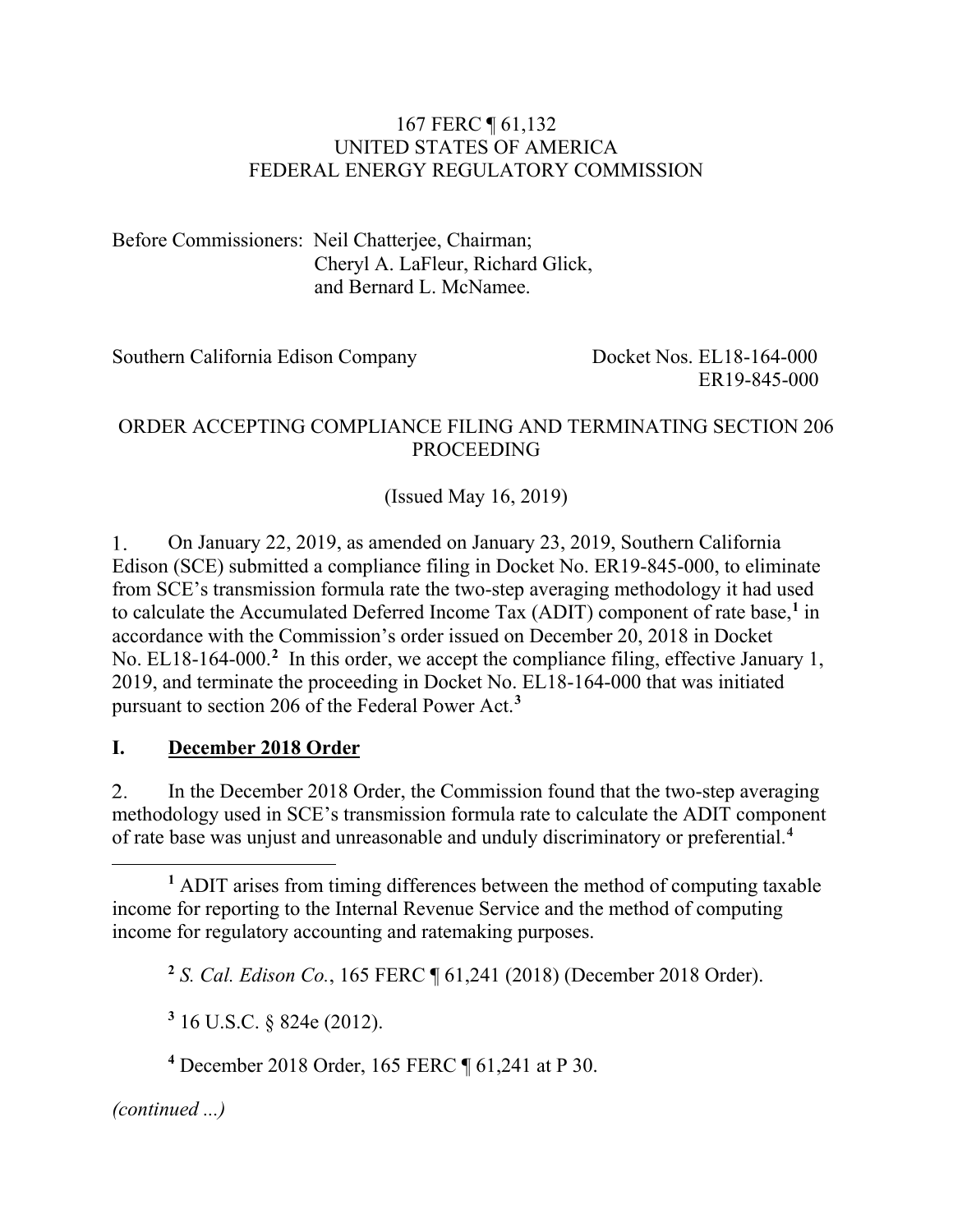Accordingly, the Commission directed SCE to submit a compliance filing revising its transmission formula rate to eliminate the use of the two-step averaging methodology, with such changes to be effective June 27, 2018, the refund effective date established by the order instituting this proceeding. **[5](#page-1-0)**

## **II. Compliance Filing**

 $3.$ On January 22, 2019, SCE submitted a compliance filing proposing to revise Attachment 2 to Appendix IX of its Transmission Owner Tariff to eliminate the use of the two-step averaging methodology in the calculation of ADIT balances in SCE's transmission formula rate to comply with the December 2018 Order.**[6](#page-1-1)**

SCE requests an effective date of January 1, 2019 for revisions relating to the 4. elimination of the two-step averaging methodology.**[7](#page-1-2)** SCE states that an effective date of January 1, 2019 will allow the Transmission Revenue Requirement true-up calculation for 2018 to be calculated in the TO2020 Annual Update, to be submitted on or before December 1, 2019, to be based entirely on the new pro rata method for averaging ADIT. SCE further states that an effective date of January 1, 2019 is consistent with the Commission's orders in *Pub. Serv. Co. of Colo.*, 165 FERC ¶ 61,234 (2018) and *Ameren Ill. Co.*, 165 FERC ¶ 61,233 (2018).**[8](#page-1-3)**

## **III. Notice and Responsive Pleadings**

 $5<sub>1</sub>$ Notice of SCE's compliance filing in Docket No. ER19-845-000 was published in the *Federal Register*, 84 Fed. Reg.708 (2019), with interventions and protests due on or before February 12, 2019. Modesto Irrigation District filed a timely motion to intervene.

# **IV. Discussion**

# **A. Procedural Matters**

Pursuant to Rule 214 of the Commission's Rules of Practice and Procedure, 6. 18 C.F.R. § 385.214 (2018), Modesto Irrigation District's timely, unopposed motion to intervene serves to make it a party to the proceeding in Docket No. ER19-845-000.

**<sup>5</sup>** *Ameren Illinois Co.*, 163 FERC ¶ 61,200 (2018) (June 2018 Order).

**<sup>6</sup>** Filing at 1, 3-4.

**<sup>7</sup>** *Id.* at 1-2, 4.

**<sup>8</sup>** *Id.* at 2.

<span id="page-1-3"></span><span id="page-1-2"></span>*(continued ...)*

<span id="page-1-1"></span><span id="page-1-0"></span> $\overline{a}$